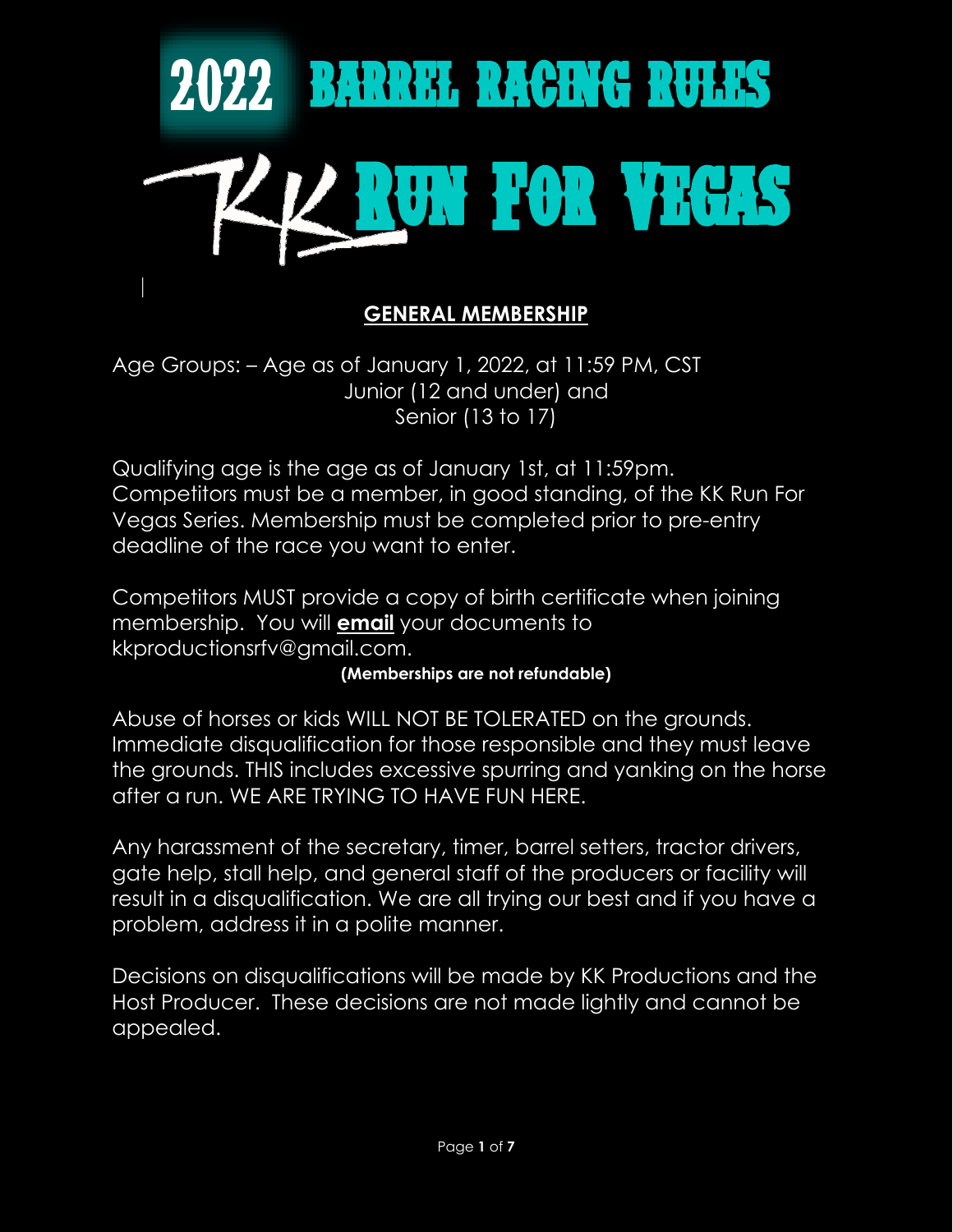## **BARREL RACES**

Qualifying races will be a one go race consisting of both age groups to be paid out in a 4D format of ½ second splits. Juniors and seniors will run together in one 4D race but will qualify/earn points in their age groups. The payout for the Qualifier races will be 4D consisting of ½ second splits with both age groups running in one race. The payout for the Semi-Finals and Finals will be a straight rodeo payout. The Junior World Finals Champion will be determined by a three-run average (aggregate).

Barrels will be set in the cloverleaf pattern. Competitors may run to the left or right barrel first and must turn that direction. A right barrel pattern consists of one right turn and two left turns. A left barrel pattern consists of one left turn and two right turns. The third barrel is always the furthest from the timer. Contestants must complete the pattern by maintaining forward motion, under their own power (no lead line or backing up) to get a qualified time.

Tractor will drag every 5 runners.

No circling in the arena to start the pattern. Start from the alley and maintain forward motion.

The time starts when the competitor on horseback crosses the timer line. The time ends after the horse and rider complete the cloverleaf pattern around barrels on horseback and come back across the timer line on their way out of the arena.

The barrels will be metal and contrasting colors from the arena fence.

All barrels will be on the inside of the stakes. The stakes must be at least 18 feet from the wall.

A barrel knocked down in a 4D qualifier race will result in a penalty of a "No time". A barrel knocked down in the Semi-Finals and Finals in Las Vegas, NV will result in a 5 second penalty.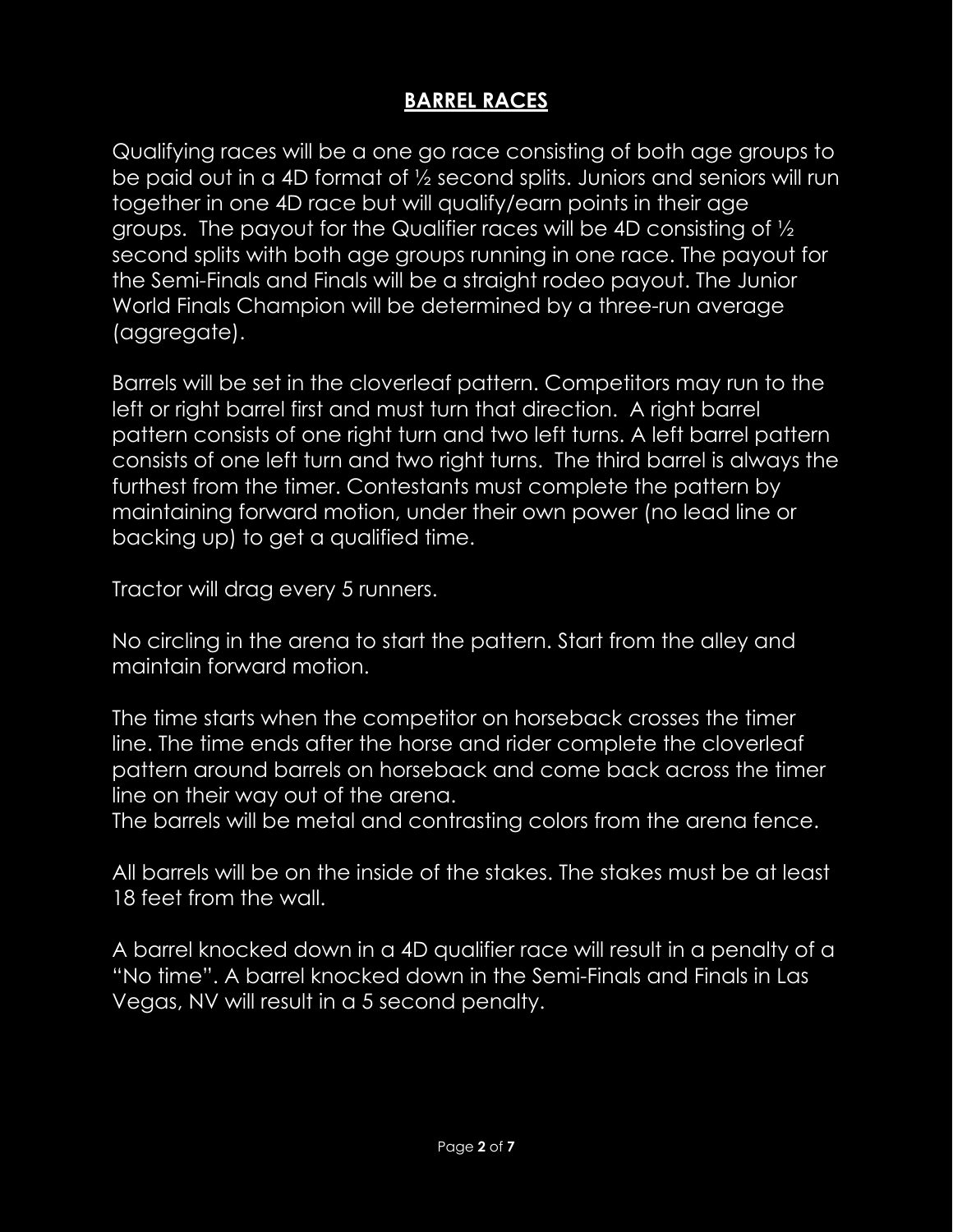If the ground needs to be reworked, re-runs are given at the judge's discretion. This does not include horse equipment malfunction, falling off or breaking the pattern.

If a timer malfunction occurs and rider takes a re-run and the rider had a penalty when the timer malfunctioned, the penalty will not carry forward.

There is a \$20 hat fine for losing a hat during a run. Hat fines go to the announced charity. No check/payout will be paid until hat fine is collected.

There is a 2-minute gate time once your name is called. The horse and rider must be checked in with the gate judge. If the 2 minutes are exceeded, the rider will be disqualified.

A rider will get 3 gate calls. After the 3rd gate call, the rider will be considered not present and will be noted as a turn-out. A re-run will not be awarded. If the rider misses their gate call, there will be no refund of entry money.

Riders must check in at the gate and be in the holding area, by the drag prior to your run.

Automatic disqualification if you run out of order. (Unless it is a staff mistake)

Parents/helpers may not cross the plane of the alley into the arena, or the rider will be disqualified.

In the event of a barrel that finishes falling after the rider has crossed the finish line and results in the course having to be reset, it will result in a disqualification.

A horse may only compete in a race by one person to qualify. No sharing. A rider may enter more than once in a single race, on different horses.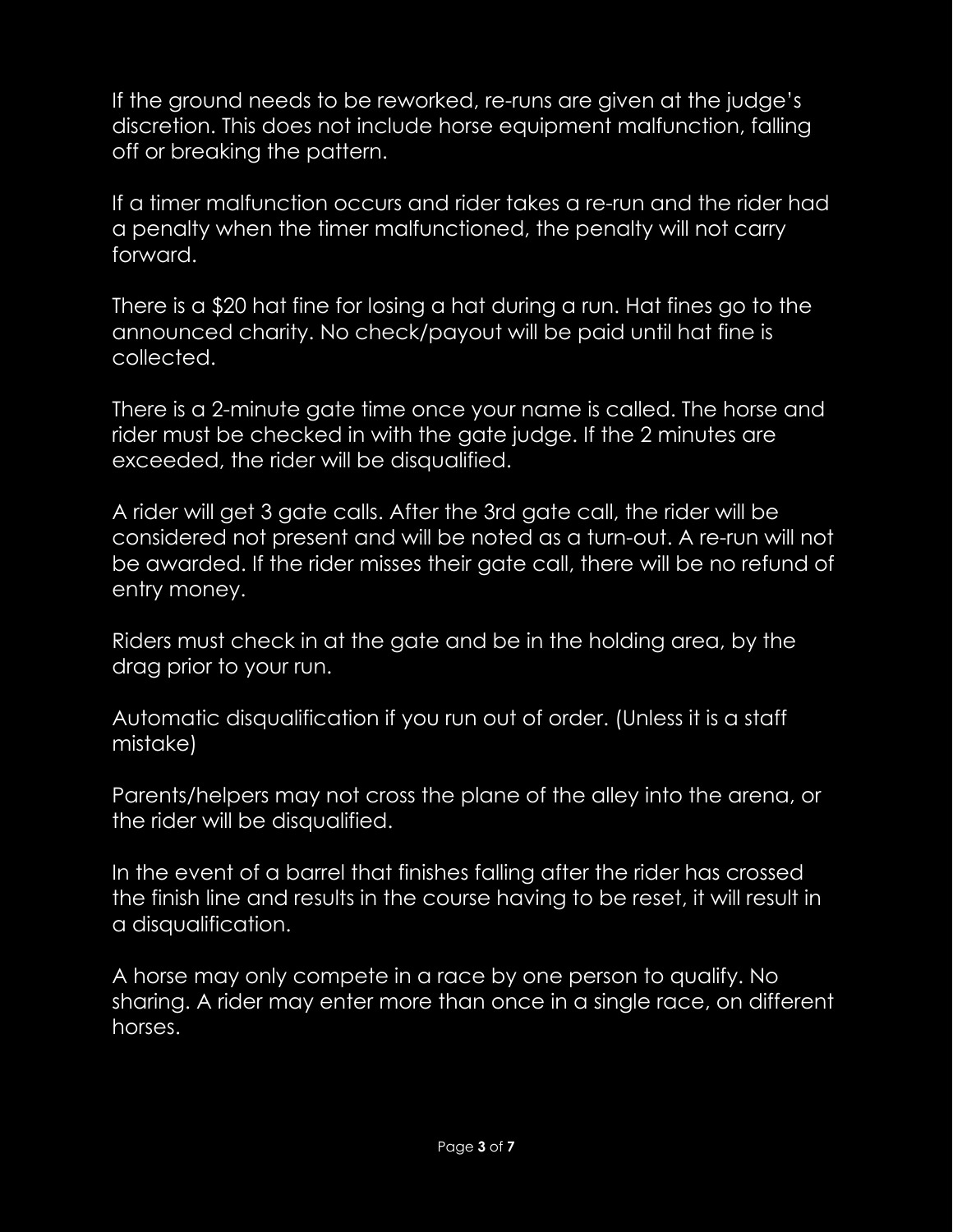KKRFV Qualifiers - Refunds will be given at 70% of value of what is paid up until 7 days before the barrel race. Refunds will be given at 50% of value of what is paid up until 48 hours before the barrel race. After that period, no refunds will be issued. Refunds will only be granted if documentation is submitted on letterhead from your Vet or Doctor.

## **EQUIPMENT AND DRESS CODE**

Competitors must ride in a Western saddle.

Velcro "Magic Seats" or tying a child to the saddle seat in any fashion, will not be allowed.

Any chain or metal nose bands or tie downs must be covered with tape or plastic.

DRESS CODE:

- **(A)** Long sleeve western shirt or blouse (tucked in)
- **(A)** Jeans (no holes or rips)
- **(A)** Western boots, with a heel.
- Western hat or Western or Plain riding helmet required

This is a national event for cowgirls and cowboys, we want everyone to be safe, and still respect western heritage and tradition. You must wear a western hat for all public events. This includes public appearances you may make on behalf of KKRFV, including the number presentation ceremonies.

#### **Junior World Finals Barrel Race Qualification**

Be in the top 2 at a qualifying race in your age group (see \* below) or qualify by points accumulated from sanctioned qualifying races throughout the season (begins Jan.uary1 and ends December 31).

Each competitor can only qualify for one spot in the semi-finals. Points and qualification spots are for the rider. It does not matter which horse you ride. Each rider can only qualify to ride in one (1) slot at the semifinals in Las Vegas. The semi-finals will be an aggregate time, based on two (2) clean runs. If you have entered more than one horse at a race,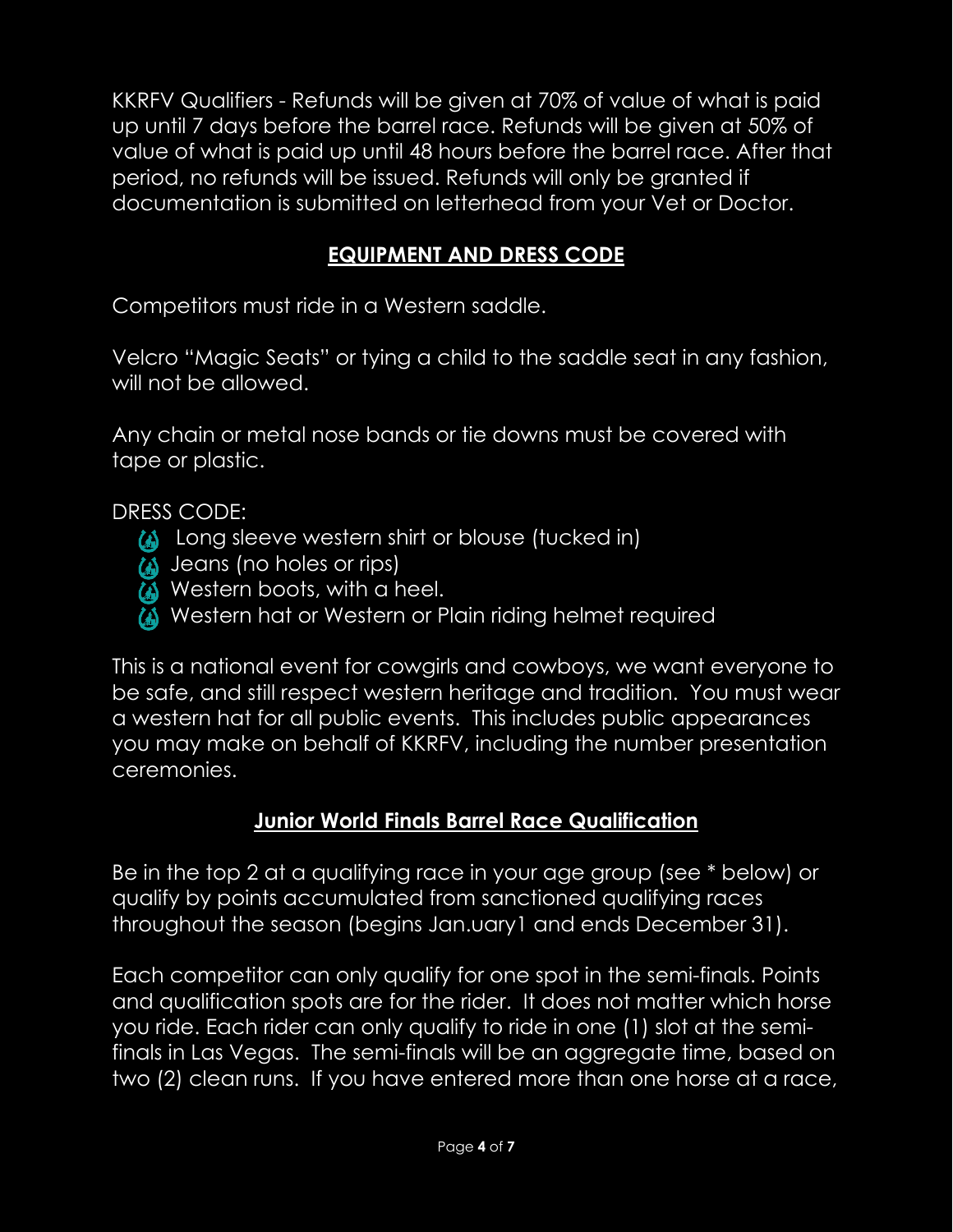only the fastest time (regardless of which horse was ridden) will be counted for points.

In the event a rider qualifies on 2 or more horses for the Semi-Finals, the rider will only get one spot. The next rider on the list, in order of placing within that age group will advance.

Here is how to qualify: Be in the top 2 in your age group at a sanctioned race.

Or earn your way to Vegas by earning points. Keep reading for points explanation. i.e., Mary Jane Dow won 1st and 2nd in the qualifier. She will advance in one spot and the rider that placed 3rd will move up and advance to the Semi-Finals. In an event where the 3rd place rider has already qualified, the 4th place rider will advance, etc.

The top 10-point earners from all qualifier races across the country in your age group will earn a qualification to the Semi-Finals for the Junior World Finals Barrel Race in Las Vegas, Nevada in December!

Points will be counted within each age group at the races

The top 10-point earners in each age group (that have not already qualified for the semi-finals) will advance to the semi-finals. Ten contestants from each age group will qualify for the semi-finals based on points!

We will only count points on those not qualified already. It is a 10-point system accumulated from all the sanctioned races.

First Place - 10 Points Second Place - 9 Points Third Place - 8 Points Fourth Place - 7 Points Fifth Place - 6 Points Sixth Place - 5 Points Seventh Place - 4 Points Eighth Place - 3 Points Ninth Place - 2 Points Tenth Place - 1 Point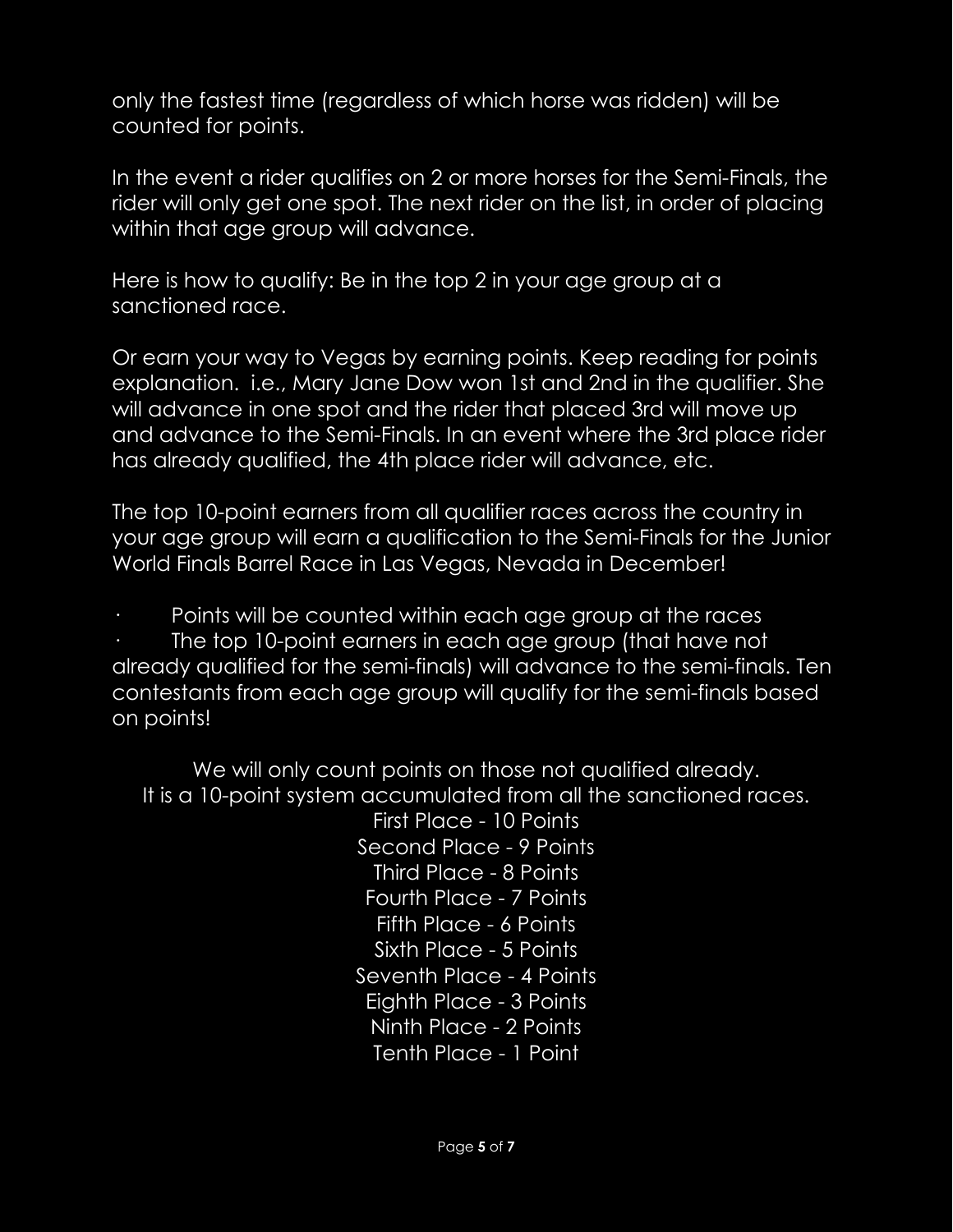The top 20 average times (aggregate) from each age group of the Semi-Finals in Las Vegas will advance to the Short-Go! The champion and the following placings will be based on the average of all 3 go rounds combined. The trailer (if one is secured by KK Productions), will be awarded to the fastest average (aggregate) of the 2 age group champions.

KKRFV Junior World Finals entries - In the event of the inability to attend more than 30 days prior to the finals and the contestant is requesting a refund, it will be considered on a case-by-case basis only if it is 30 days prior to the finals. After 30 days, no refunds will be issued. Refunds will only be considered if documentation is submitted on letterhead from your Vet or Doctor backing up your request.

Payout in Las Vegas will be a straight rodeo payout. Qualifiers will receive prizes for attending the event. Finalists will be awarded prizes based on their final placing in the average (aggregate). Remember, in the semi-finals and finals, a downed barrel is a 5 second penalty, instead of a no-time.

In the event of a tie for the trailer, for the fastest average time, of the Junior World Finals (if one should be awarded). It will be awarded to the person with the most money earned. If there is a tie for the most money earned, it will go to the person with the highest placing in the short go. In the event that also is tied, it will go to the person with the highest placing from the 1st go. If needed, we would do the same reviewing the 2nd go.

Junior or Senior divisions: in the event of a tie for the championship title, it will be awarded to the person with the most money earned. If there is a tie for the most money earned, it will go to the person with the highest placing in the short go. In the event that also is tied, it will go to the person with the highest placing from the 1st go. If needed, we would do the same reviewing the 2nd go.

IMPORTANT: ENTRY DATES AND LATE ENTRY DATES ARE FINAL. NO ENTRIES WILL BE ACCEPTED AFTER LATE ENTRIES CLOSE. Also, if you have NOT paid your membership dues, YOU WILL NOT BE ALLOWED TO RUN.